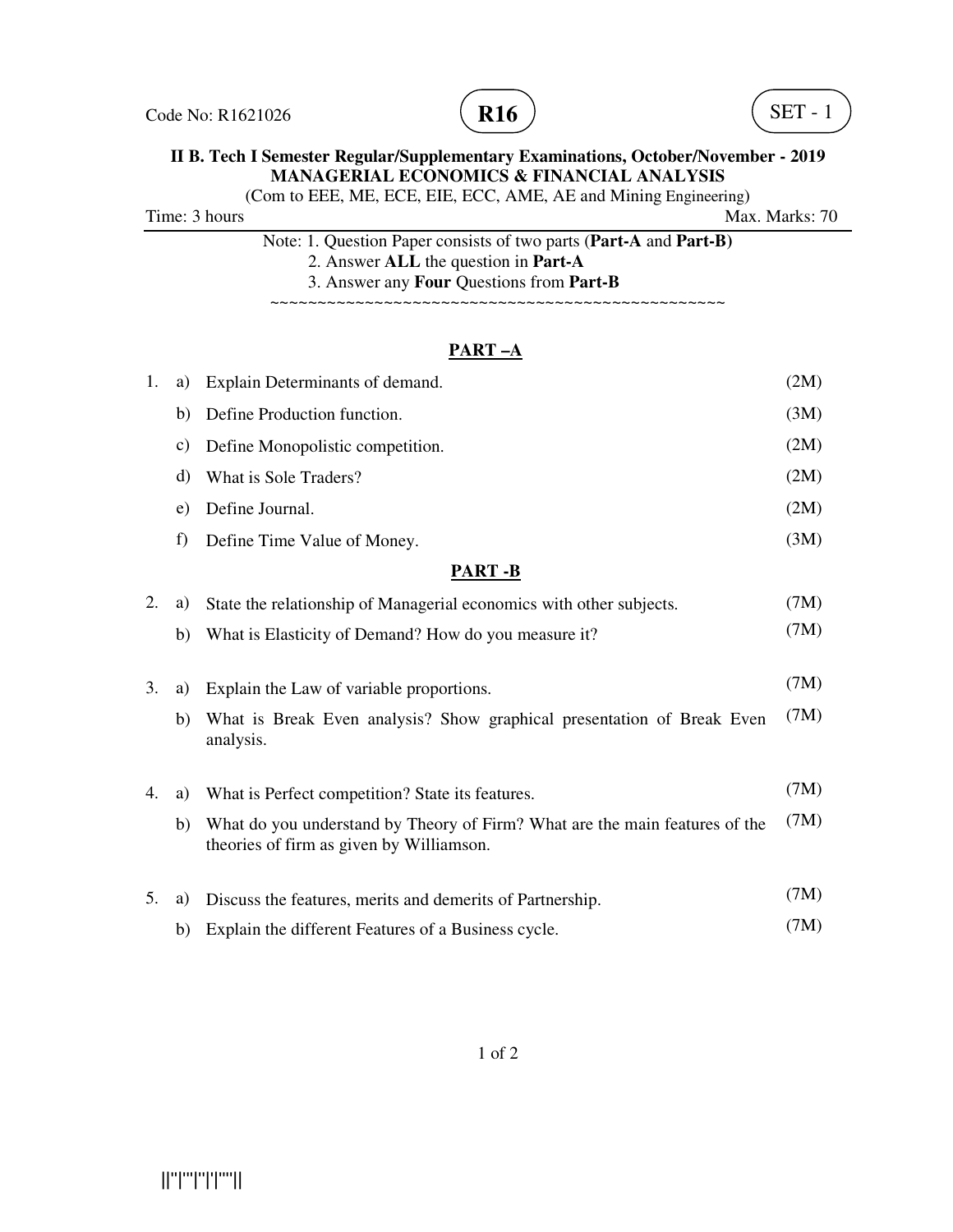# **R16**  $\big)$  (SET - 1)

- 6. a) What is Double Entry system of Accounting? State its merits and demerits. (7M)
	- b) From the following balances of Suresh, Prepare Trading Account and Profit and Loss Account for the year ended December 31, 2009. (7M)

| Stock on 31-12-08      | 12,800   |
|------------------------|----------|
| <b>Salaries</b>        | 36,000   |
| Sundry expenses        | 2,400    |
| Depreciation on plant  | 10,000   |
| Repairs to plant       | 5,000    |
| Rent and taxes         | 1,500    |
| Purchases              | 1,12,000 |
| Freight inwards        | 7,500    |
| Returns outwards       | 4,000    |
| Sales                  | 2,50,000 |
| Returns inwards        | 5,000    |
| Discount allowed       | 1,500    |
| Discount received      | 2,000    |
| Advertising            | 1,000    |
| Carriage outwards      | 1,800    |
| Manufacturing expenses | 15,000   |
| Stock on 31-12-09      | 15,400   |

7. a) Define Capital budgeting and discuss its importance.

(7M)

b) Explain Net Present Value method of capital budgeting. (7M)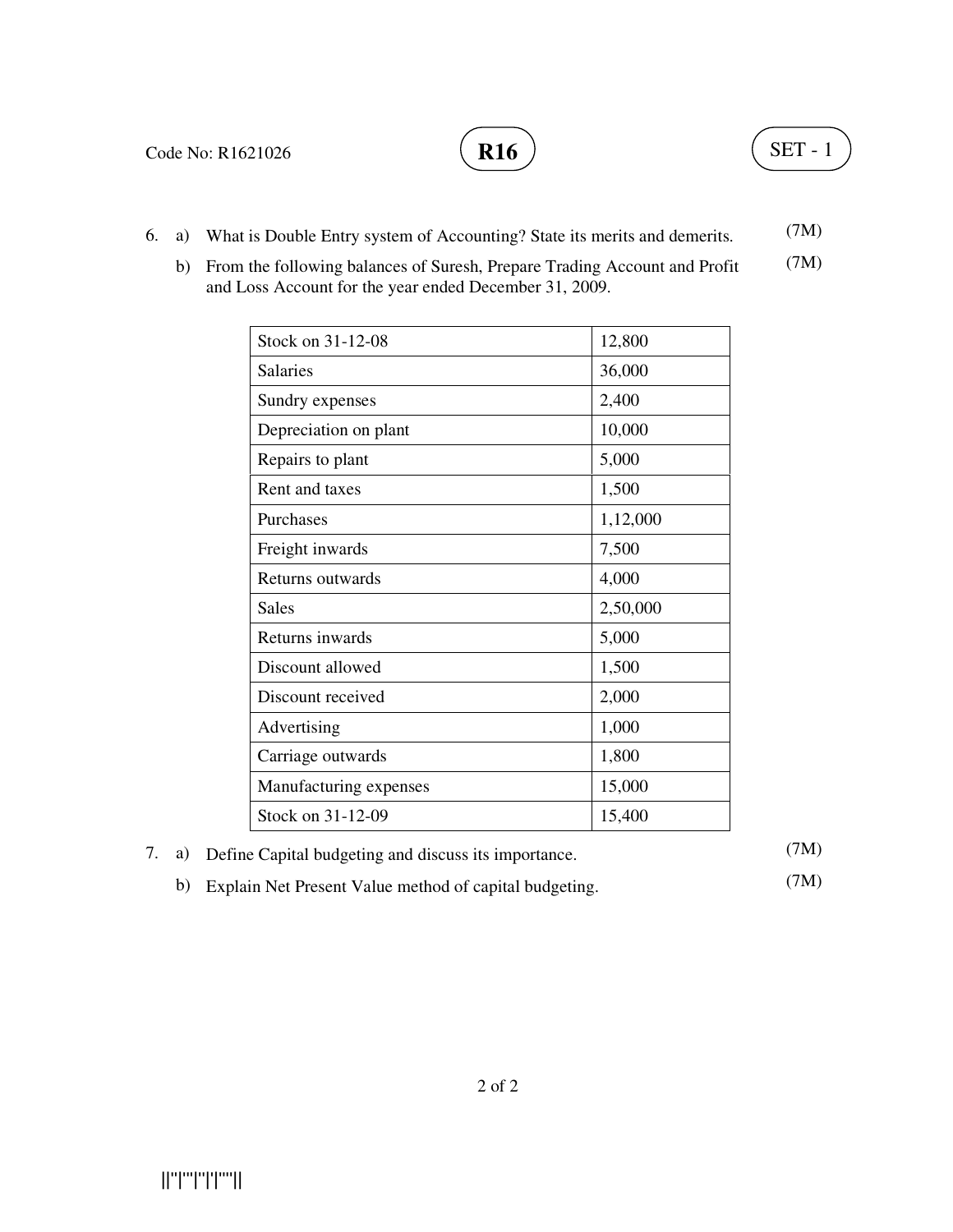



(Com to EEE, ME, ECE, EIE, ECC, AME, AE and Mining Engineering)

Time: 3 hours Max. Marks: 70

Note: 1. Question Paper consists of two parts (**Part-A** and **Part-B)** 2. Answer **ALL** the question in **Part-A** 3. Answer any **FOUR** Questions from **Part-B**

~~~~~~~~~~~~~~~~~~~~~~~~~~~~~~~~~~~~~~~~~~~~~~~~

## **PART –A**

| 1. | a) | What is Income demand?                                                         | (2M) |
|----|----|--------------------------------------------------------------------------------|------|
|    | b) | Explain Isoquants.                                                             | (3M) |
|    | C) | Define Oligopoly.                                                              | (2M) |
|    | d) | Define Partnership firm.                                                       | (2M) |
|    | e) | What is the purpose of Ledger?                                                 | (2M) |
|    | f) | Define Capital.                                                                | (3M) |
|    |    | <b>PART-B</b>                                                                  |      |
|    | a) | Describe the nature and scope of Managerial Economics.                         | (7M) |
|    | b) | What is Demand forecasting? Explain any four methods of demand<br>forecasting. | (7M) |
| 3. | a) | Explain Cobb - Douglas production function.                                    | (7M) |
|    | b) | Differentiate between Fixed cost and Variable Costs. Give examples for each.   | (7M) |

- 4. a) Compare between Monopoly and Perfect competition. (7M)
	- b) Discuss different pricing methods that are seen in Internet context. (7M)
- 5. a) State the features, merits and demerits of Sole Proprietorship. (7M)
- b) What do you mean by a Business cycle? Explain its various phases with the  $(7M)$ help of a diagram.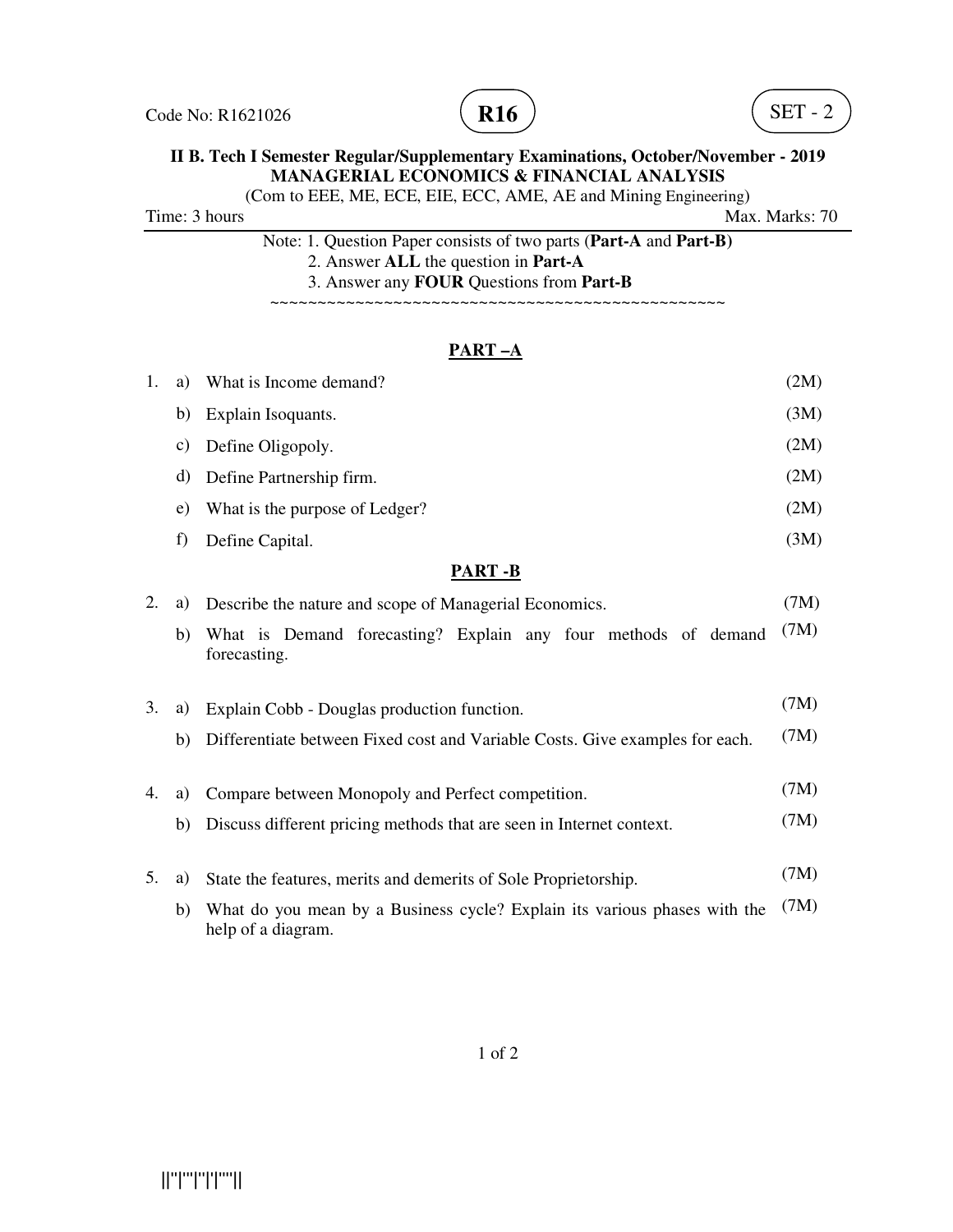

**R16**  $\left( \text{SET - 2} \right)$ 

6. a) Prepare (i) Trading Account and (ii) Profit and Loss Account for the (7M) information given which is related to Sai & Co for the year ended 31-12-08.

| <b>Particulars</b>      | Dr(Rs) | $Cr$ (Rs.) |
|-------------------------|--------|------------|
| Capital                 |        | 7,610      |
| Cash in hand            | 30     |            |
| Purchases               | 8,990  |            |
| <b>Sales</b>            |        | 11,060     |
| Cash in Bank            | 885    |            |
| Fixtures and fittings   | 225    |            |
| Lighting and heating    | 65     |            |
| Freehold premises       | 1,500  |            |
| <b>Bills</b> receivable | 825    |            |
| Returns inwards         | 30     |            |
| <b>Salaries</b>         | 1,075  |            |
| Creditors               |        | 1,950      |
| Debtors                 | 5,700  |            |
| Stock on 31-12-07       | 3,000  |            |
| Printing                | 225    |            |
| Bills payable           |        | 1,875      |
| Rates, taxes            | 190    |            |
| Discount received       |        | 445        |
| Discount allowed        | 200    |            |
|                         | 22,940 | 22,940     |

Stock on 31-12-08 was valued at Rs. 1800.

b) Distinguish between Funds Flow Statement and Cash Flow Statement. (7M)

- 7. a) Explain the difference between Capital and Capitalisation. (7M)
	- b) What is Accounting Rate of Return? State its merits and demerits. (7M)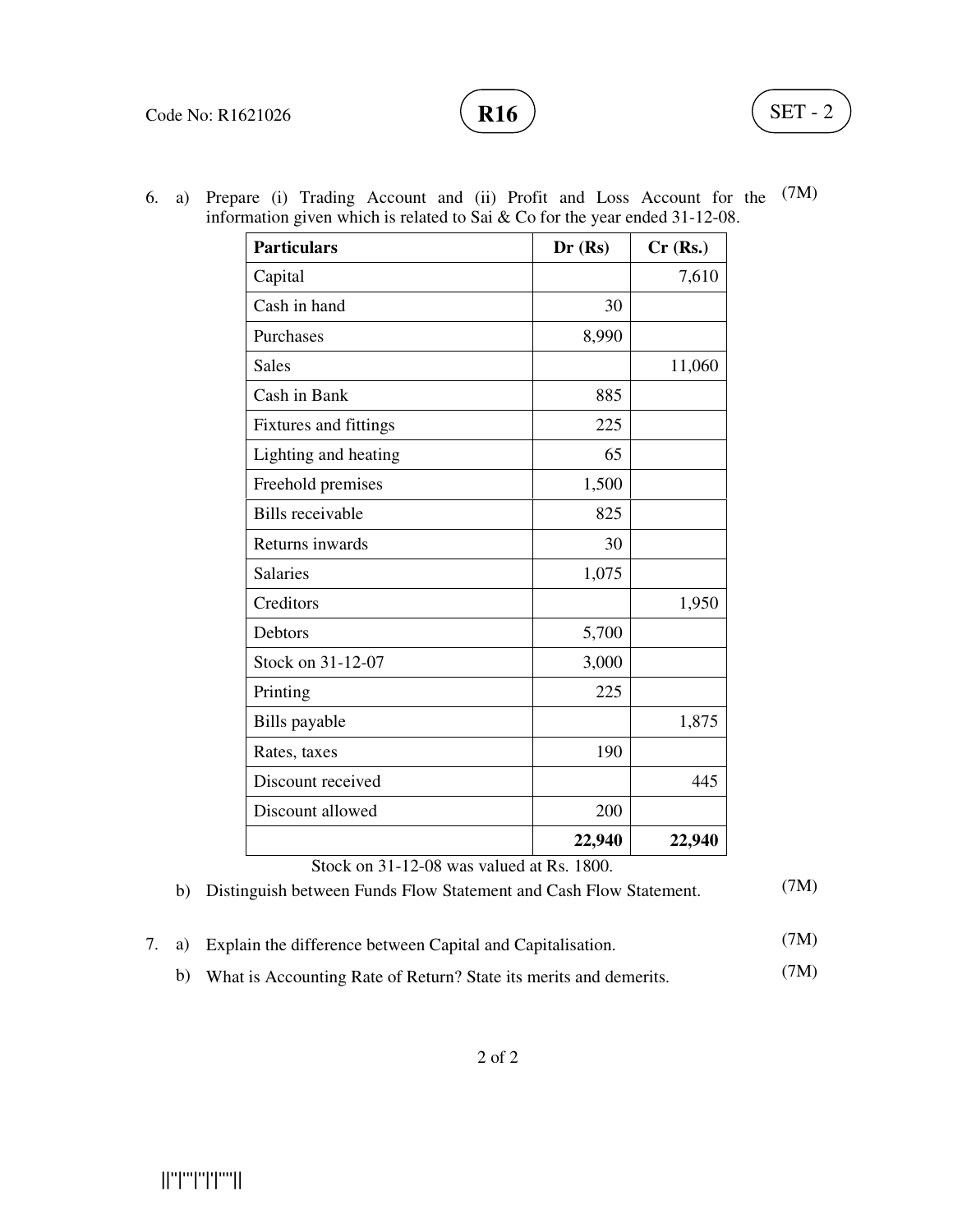

(Com to EEE, ME, ECE, EIE, ECC, AME, AE and Mining Engineering)

Time: 3 hours Max. Marks: 70

| Note: 1. Question Paper consists of two parts (Part-A and Part-B) |
|-------------------------------------------------------------------|
| 2. Answer ALL the question in <b>Part-A</b>                       |
| 3. Answer any <b>FOUR</b> Questions from <b>Part-B</b>            |

~~~~~~~~~~~~~~~~~~~~~~~~~~~~~~~~~~~~~~~~~~~~~~~~

### **PART –A**

| 1. |    | a) Define Elasticity of demand.               | (2M) |
|----|----|-----------------------------------------------|------|
|    |    | b) Define Opportunity cost.                   | (3M) |
|    | C) | What is Monopoly?                             | (2M) |
|    |    | d) List out the features of Partnership deed. | (2M) |
|    | e) | Define Trial balance.                         | (2M) |
|    | f) | Explain Payback period.                       | (3M) |

#### **PART -B**

|    |    | TANI -D                                                                                                                                                                                                                                          |      |
|----|----|--------------------------------------------------------------------------------------------------------------------------------------------------------------------------------------------------------------------------------------------------|------|
| 2. | a) | Evaluate Survey methods of demand forecasting.                                                                                                                                                                                                   | (7M) |
|    | b) | State and explain the Law of supply.                                                                                                                                                                                                             | (7M) |
| 3. | a) | What is Isoquant? Illustrate the types of isoquants.                                                                                                                                                                                             | (7M) |
|    | b) | ABC company has a fixed cost of Rs. 12,000, selling price per unit is Rs. 6 and<br>variable cost per unit is Rs. 4. Find (i) BEP in terms of volume and value and (ii)<br>the margin of safety at 9000 units of production.                      | (7M) |
| 4. | a) | Illustrate how price is determined in case of Perfect competition.                                                                                                                                                                               | (7M) |
|    | b) | Explain any four methods of pricing.                                                                                                                                                                                                             | (7M) |
| 5. | a) | Distinguish between Private limited company and Public limited company.                                                                                                                                                                          | (7M) |
|    | b) | What do you understand by Business cycle? What are its causes?                                                                                                                                                                                   | (7M) |
| 6. | a) | From the following particulars, calculate (i) Gross Profit Ratio (ii) Net Profit<br>Ratio and (iii) Operating Ratio; Sales Rs. 5,00,000; Cost of goods sold Rs.<br>3,00,000; Operating expenses Rs. 1,00,000; Non-operating expenses Rs. 20,000. | (7M) |
|    | b) | Explain the significance of Cash Flow statement.                                                                                                                                                                                                 | (7M) |
| 7. | a) | What is the Time Value of Money? Illustrate with an example.                                                                                                                                                                                     | (7M) |

b) Discuss briefly Discounted Cash Flow methods of capital budgeting. (7M)

||''|'''|''|'|''''||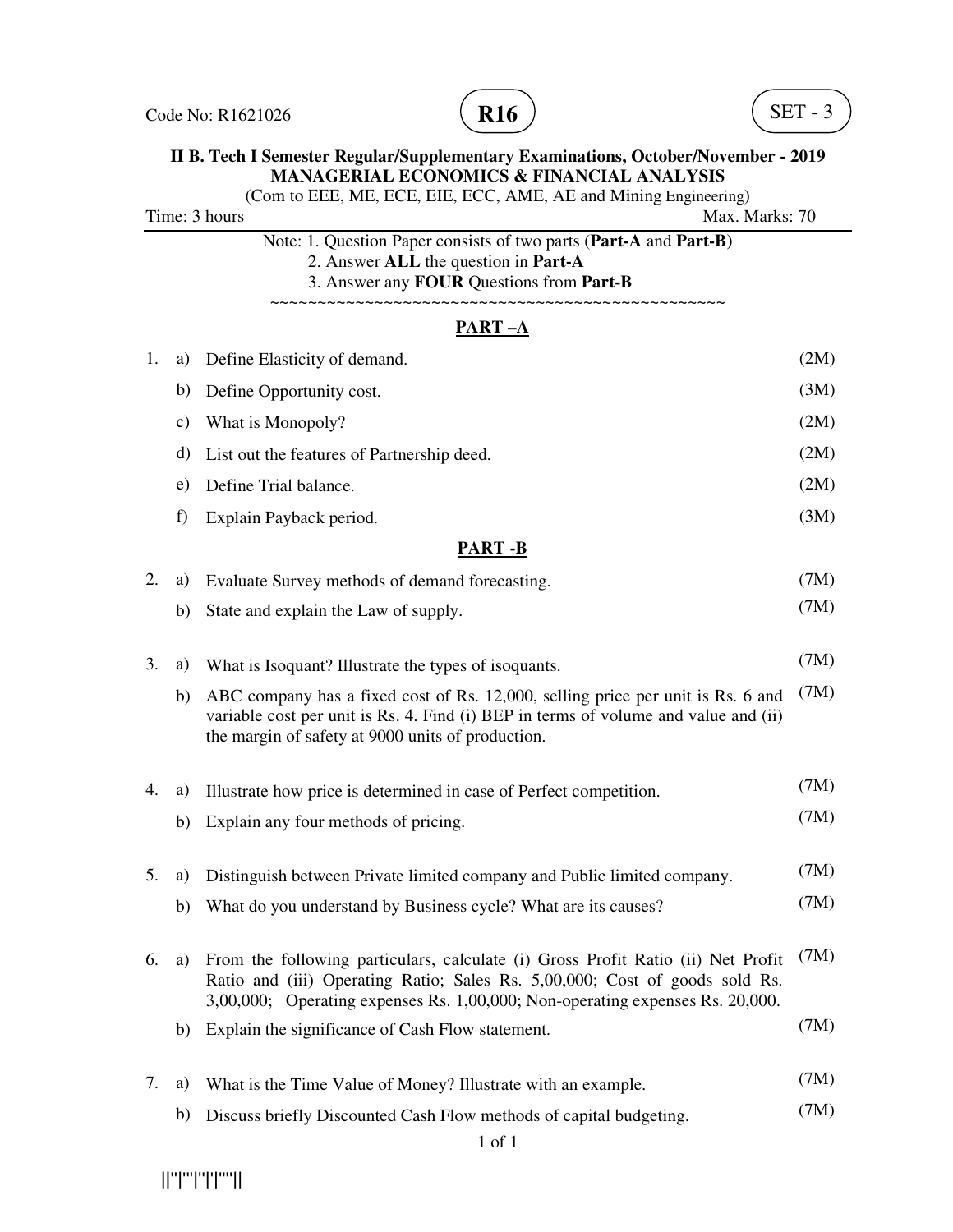



(Com to EEE, ME, ECE, EIE, ECC, AME, AE and Mining Engineering)

Time: 3 hours Max. Marks: 70

Note: 1. Question Paper consists of two parts (**Part-A** and **Part-B)** 2. Answer **ALL** the question in **Part-A**

3. Answer any **FOUR** Questions from **Part-B**

 $~\sim~\sim~\sim~\sim~\sim~\sim~\sim~\sim~\sim~\sim~\sim~\sim$ 

# **PART –A**

| 1. | a)            | Define Demand.                                                                                                                                                                                                   | (2M) |
|----|---------------|------------------------------------------------------------------------------------------------------------------------------------------------------------------------------------------------------------------|------|
|    | b)            | Define Break-even point.                                                                                                                                                                                         | (3M) |
|    | $\mathbf{c})$ | Define Limit pricing.                                                                                                                                                                                            | (2M) |
|    | d)            | Define Private limited company.                                                                                                                                                                                  | (2M) |
|    | e)            | Define Funds Flow Statement.                                                                                                                                                                                     | (2M) |
|    | f)            | Define Profitability Index.                                                                                                                                                                                      | (3M) |
|    |               | <b>PART-B</b>                                                                                                                                                                                                    |      |
| 2. | a)            | Define Managerial Economics and describe its scope.                                                                                                                                                              | (7M) |
|    | b)            | Explain the Law of demand and its limitations.                                                                                                                                                                   | (7M) |
| 3. | a)            | Briefly explain various Cost concepts citing examples for each.                                                                                                                                                  | (7M) |
|    | b)            | An enterprise has a fixed cost of Rs. 63,000; selling price per unit is Rs. 60 and<br>variable cost per unit is Rs. 30. The present level of output is 4000 units.<br>(i) Find BEP in terms of volume and value. | (7M) |
|    |               | (ii) Calculate margin of safety.<br>(iii) What is the change in BEP and margin of safety is fixed cost increases to<br>Rs. 72,000.                                                                               |      |
|    |               |                                                                                                                                                                                                                  |      |
| 4. | a)            | What is Monopoly? What are its features? Illustrate price determination in case<br>of monopoly.                                                                                                                  | (7M) |
|    | b)            | Explain Morris growth Maximisation theory of firm.                                                                                                                                                               | (7M) |
| 5. | a)            | What is a Joint stock company? State its features.                                                                                                                                                               | (7M) |
|    | b)            | Describe the features of Business cycles.                                                                                                                                                                        | (7M) |